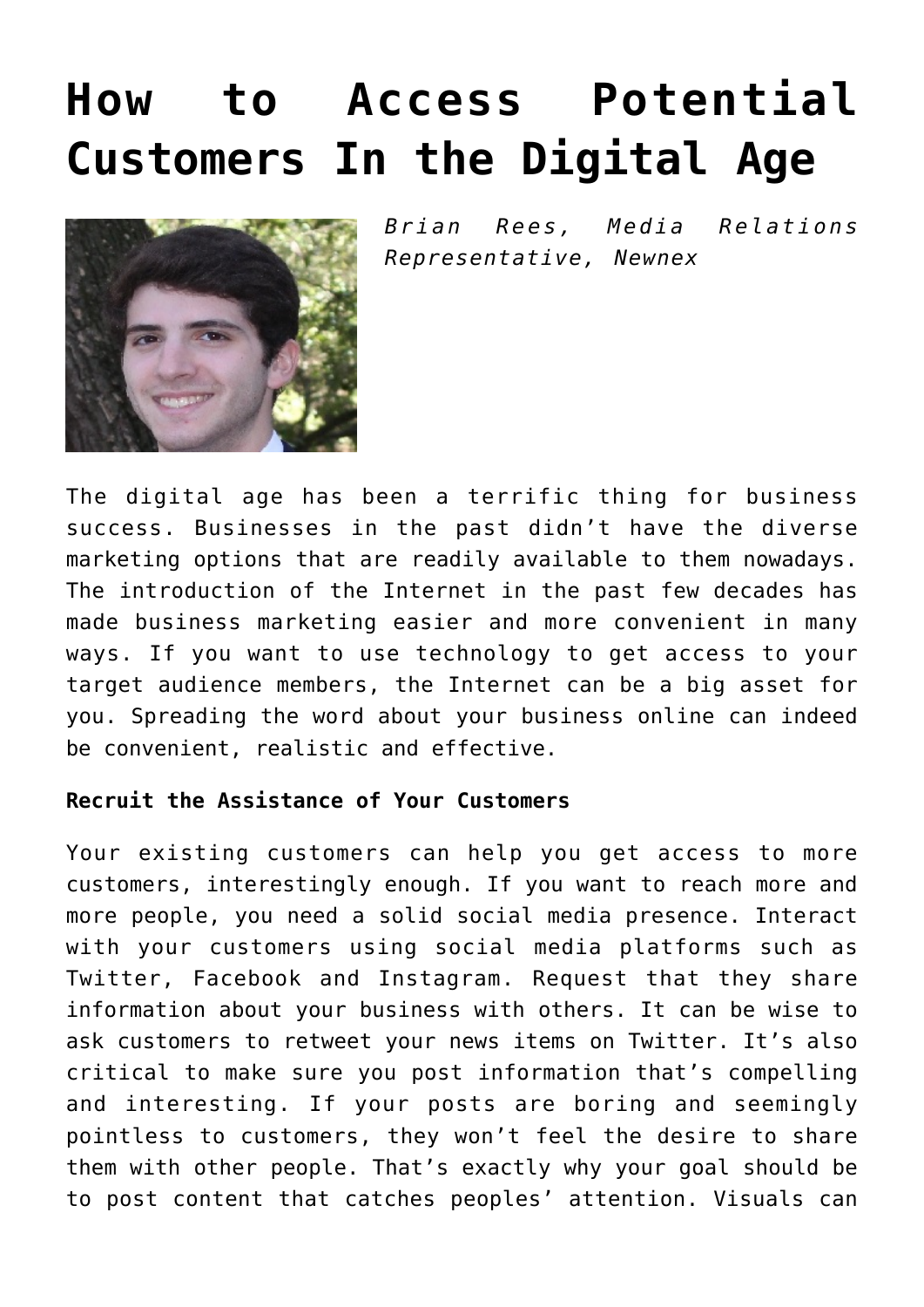be excellent tricks for businesses that want to post engaging content. If you want people to take notice of your postings, adding a picture or short video clip may help significantly.

### **Set Up a Blog**

Blogging is a critical component of online marketing in this day and age. If you want to attract people to business and to all of its available services and products, a blog can be extremely helpful. A solid blog can put your business' finest qualities on display for the entire world to see. It can also give customers another way to find your business website using search engines. Don't worry if you don't have a lot of time to devote to writing detailed blog posts, either. An interactive blog can be just as effective as any other. If you lack the time to pen a blog for your business, consider asking your existing customers to lend a helping hand. Send a message to a customer who posted a positive review on your business' Facebook page. Ask the customer if he wants to post a blog that discusses what he likes the best about your company. If you do this on a regular basis, you should be able to build up a blog that's informative and useful.

### **Regularly Ask People to Post Reviews**

Strong online reviews are essential for businesses that want to reach potential new customers. If you want positive reviews for your business, it can be a good idea to ask your customers to post them. Social media "calls to action" can be excellent for this exact purpose. Use a Facebook call to action to ask your customers to head to your Yelp page to post reviews. If you have an email list with subscribers, you can also request reviews this way. Make sure your most loyal customers know exactly what they have to do to assist you. Legitimate positive reviews can often do wonders for businesses that want to access new customers on the Internet.

## **Team Up With Similar Businesses**